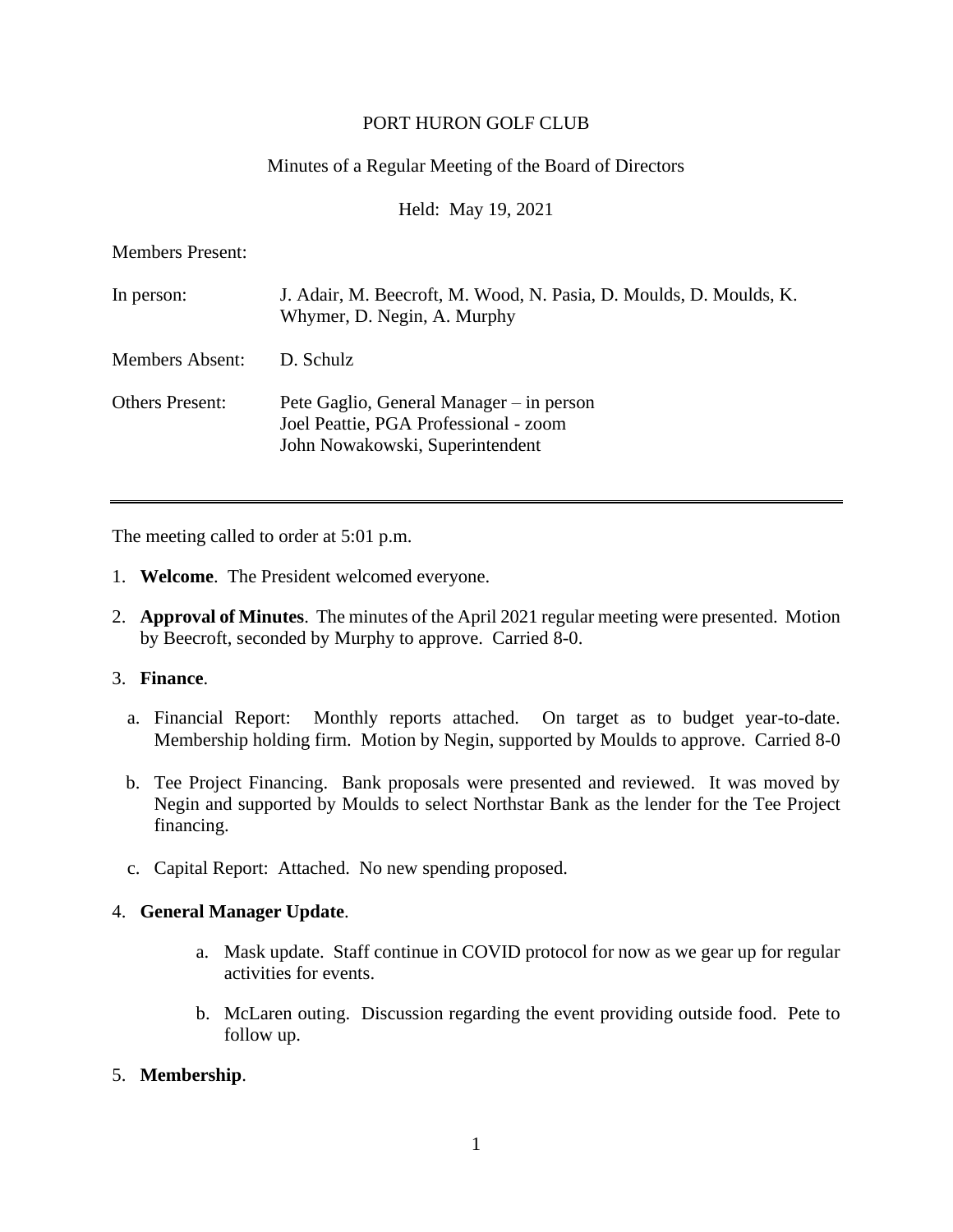- a. Report provided.
- b. New applications.
	- a. It was moved by Adair and supported by Negin to approve the following:
		- 1. John Bostader Junior Golf
		- 2. Tony and Mary Houle Social
		- 3. Ted & Linda Kearns Social
		- 4. Austin Carter Junior Golf
		- 5. Cole Mallory Junior Golf
		- 6. Roman Ruiz Youth

Carried 8-0

b. No action was taken on the application of Troy Saunby because the application was incomplete without sponsors. Pete to follow up. [Follow up note – the application was updated with sponsors and provided to the board via email. No motion was made to take action on the application. Pete informed Mr. Saunby].

# 6. **Greens Committee.**

a. Following adjournment, several of the board members convened at the maintenance shed for a tour.

# 7. **House Committee**.

a. Like other food businesses in the COVID environment, it's a struggle to attract workers, but staffing is improving with seasonal workers. Pete is still looking for long-term type staffers.

# 8. **Pro Shop / Tournaments.**

- a. Report attached. Rounds are up.
- b. Joel reported an electrical service issue at the cart barn. It was moved by Adair and supported by Pasia to allocate \$1,125 for the repair. Approved 8-0.

#### 9. **Enrichment Committee**.

a. The Enrichment Fund holds \$8,300.